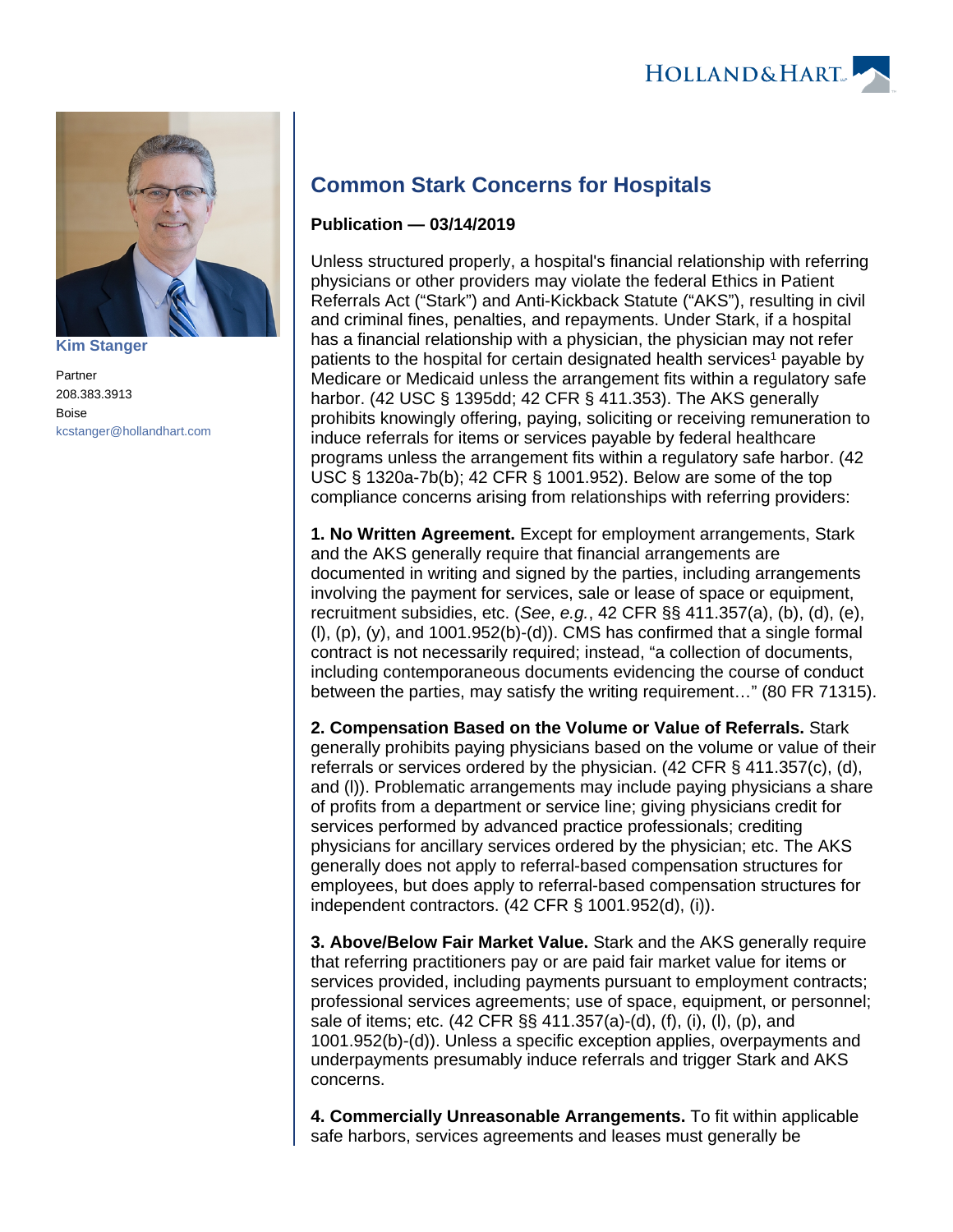**HOLLAND&HART** 

commercially reasonable and serve legitimate business purposes unrelated to referrals.  $(42 \text{ CFR} \text{ \textless } 411.357(a)-(d), (f), (l), (p),$  and  $(y),$  and 1001.952(b)-(d)). Agreements to provide unnecessary items or services are suspect; they may simply be a subterfuge to funnel money to referral sources.

**5. Changed Performance.** Over time, the parties to an agreement may grow lax and fail to comply with contract terms, including failing to perform contract requirements, or providing services or items that vary from the contract terms. Doing so may cause compliance concerns because there is now no written agreement for the items or services actually provided, or compensation may no longer reflects fair market value for what is really exchanged. Parties need to ensure ongoing compliance and modify the contract as appropriate.

**6. Retroactive Payments or Adjustments.** For independent contractor arrangements and leases, Stark and the AKS regulations generally require that the compensation or lease rate be set in advance. (42 CFR §§ 411.357(a)-(b), (d), and (l), and 1001.952(b)-(d)). Retroactive adjustments or payments that were not contemplated in the original agreement fall outside the safe harbor. In contrast, compensation in employment agreements need not be set in advance.

**7. Amendments within One Year.** For independent contractor arrangements and leases, Stark and the AKS generally require that the term of the agreement be for at least one (1) year. Parties may terminate the agreement earlier but, if they do, they may not enter a new agreement within the initial one-year period. (42 CFR §§ 411.357(a)-(b), (d), and (l), and 1001.952(b)-(d)). Amendments or other changes to the agreement during the initial one-year period will likely cause the agreement to fall outside the safe harbor.

**8. Use of Hospital Space or Equipment without a Lease.** Hospitals sometimes allow visiting specialists or other providers to use hospital space, equipment or personnel without a formal lease or timeshare arrangement. There is generally no problem if the hospital is able to charge a facility or technical fee associated with the physician's use of the space or equipment. (See, e.g., 80 FR 71321). However, problems occur if the physician or other provider is permitted to use the space, equipment, or personnel to see their own patients as if they were in their own practice, and/or bills globally for the services. (See id.). In such situations, the parties generally need a written lease or timeshare arrangement.

**9. Non-Exclusive Leases.** The Stark safe harbor for space or equipment leases requires that the physician have exclusive use of the leased space or equipment during the lease term. (42 CFR § 411.357(a)-(b)). If the parties want to share space or equipment, they should enter a timeshare arrangement pursuant to 42 CFR § 411.357(y).

**10. "Per-Click", "On Demand", or Percentage-Based Leases.** The Stark safe harbor for space or equipment leases generally prevents lease formula's based on a percentage of the revenue raised, earned, billed, collected, or otherwise attributable to the services performed in the office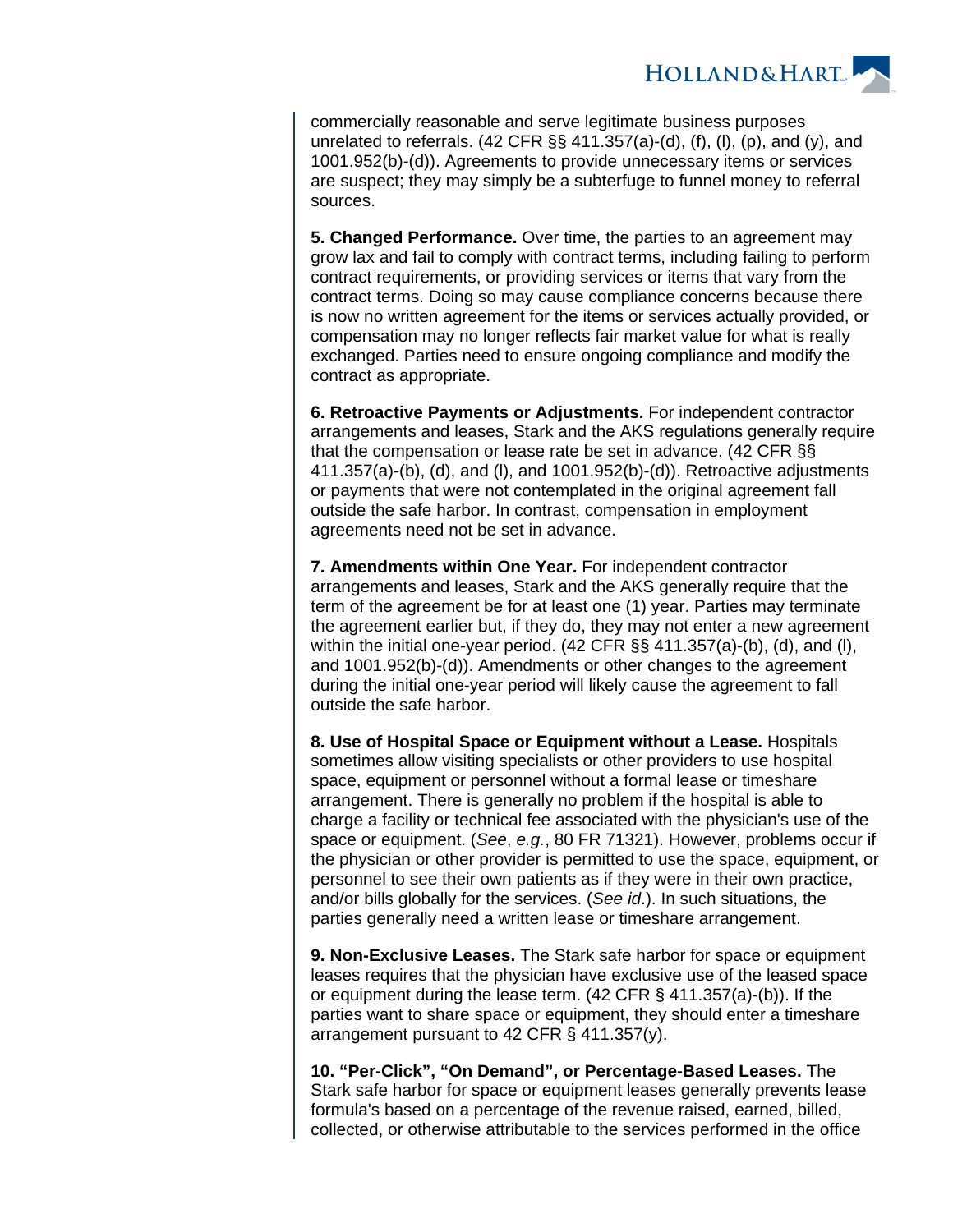**HOLLAND&HART** 

space, or per-unit of service rental charges, to the extent that such charges reflect services provided to patients referred by the lessor to the lessee. (42 CFR § 411.357(a)-(b)).

**11. Practice Subsidies, Perks, and other Free or Discounted Items or Services.** Stark and the AKS are quite broad: they generally apply to anything of value given by the hospital to referring providers. Problematic arrangements may include "thank you" gifts; free or discounted use of hospital space, equipment or personnel; free or discounted hospital services; free continuing medical education ("CME") programs; practice subsidies; insurance subsidies; etc. Hospitals need to ensure that any subsidies, perks, or other items offered to referring providers fit squarely within an appropriate safe harbor. There are several safe harbors that might apply depending on the circumstances, including:

- a. Subsidies to recruit needed providers to the area. (42 CFR § 411.357(e)).
- b. Nonmonetary items or services totaling less than \$400<sup>2</sup> per year. (42 CFR § 411.357(k)).
- c. Incidental benefits of less than \$25 offered to medical staff members on the hospital campus. (42 CFR § 411.357(m)).
- d. Compliance training. (42 CFR § 411.357(o)).
- e. Obstetrical malpractice insurance subsidies. (42 CFR § 411.357(r)).
- f. Professional courtesies offered pursuant to an established policy without regard to referrals. (42 CFR § 411.357(s)).
- g. Electronic health record subsidies. (42 CFR § 411.357(u)-(w)).

Each of these exceptions have specific requirements that must be fully satisfied to fit within the safe harbor and avoid violations.

**13. Joint Marketing Programs.** Hospitals and physicians often engage in joint marketing campaigns or efforts. In such cases, hospitals must beware subsidizing the physicians' or providers' fair share. In general, each party should pay fair market value for their share of the marketing expenses.

**14. Joint Ventures.** Hospitals and referring providers may engage in joint ventures, e.g., joint ownership in an ambulatory surgery center; service line; management services organization; holding company; etc. Such arrangements must be structured carefully to ensure compliance with Stark and AKS regulations. In general, referring providers should pay fair market value for their ownership interest, and the return on the investment should reflect their investment, not based on the volume or value of referrals. Other safe harbor conditions will apply.

**Conclusion.** If there has been a Stark or AKS violation, prospective compliance is not enough. Stark and AKS violations generally require the parties to report and make appropriate repayments to federal programs pursuant to the HHS repayment rule. (See 42 USC § 1320a-7k(d); 42 CFR